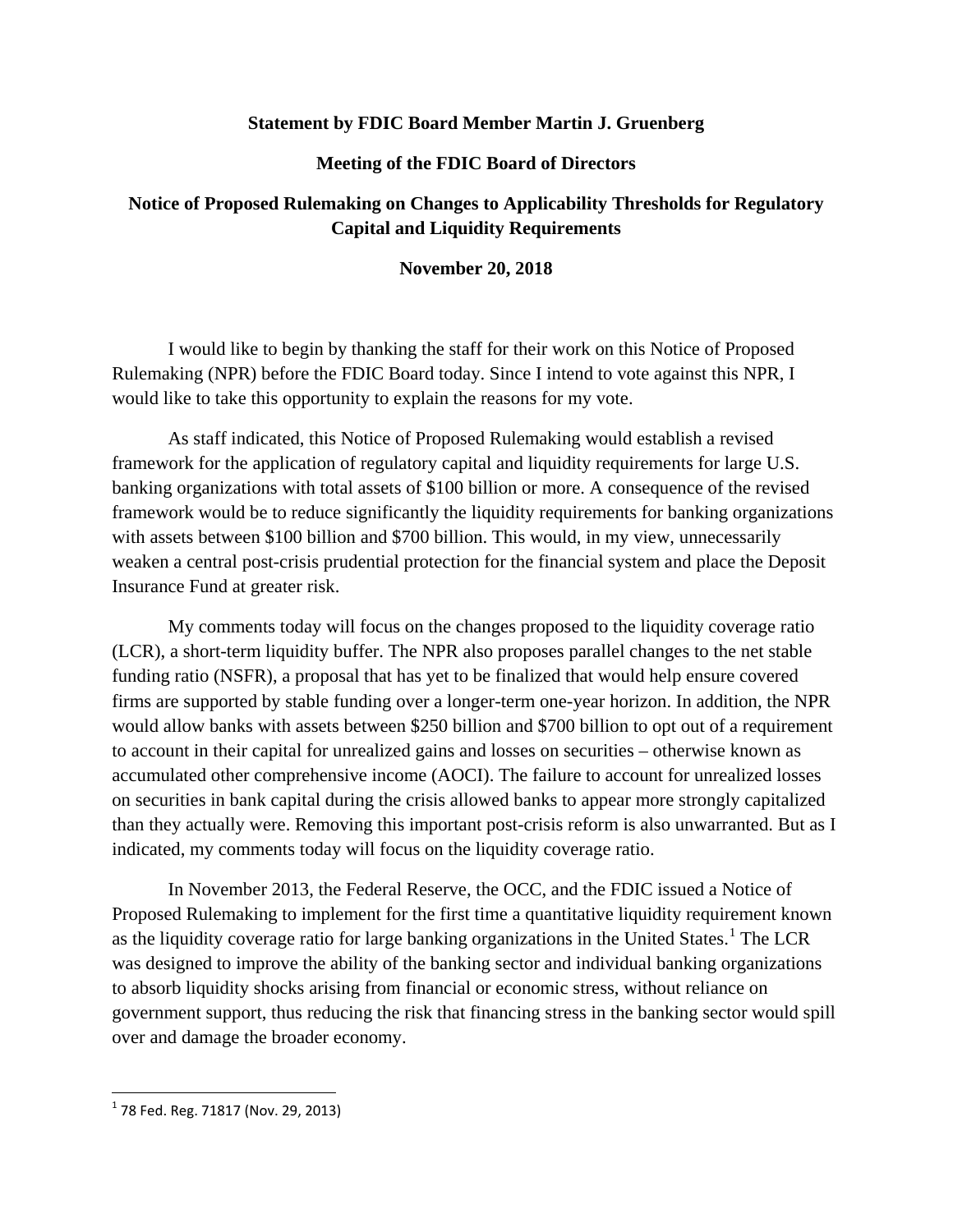As the 2013 NPR pointed out, the financial crisis demonstrated significant weaknesses in the liquidity positions of large banking organizations in the United States, many of which experienced difficulty meeting their obligations due to a breakdown of funding markets.<sup>[2](#page-1-0)</sup> In response to the breakdown, the Federal Reserve and the FDIC established various temporary liquidity facilities during the crisis to provide extraordinary funding support for those institutions.

The 2013 NPR also indicated that these events came in the wake of a period characterized by ample liquidity in the financial system. The rapid reversal in market conditions combined with an equally rapid decline in the availability of liquidity during the financial crisis "illustrated both the speed with which liquidity can evaporate and the potential for protracted illiquidity during and following these types of market events. In addition, the financial crisis highlighted the pervasive detrimental effect of a liquidity crisis on the banking sector, the financial system, and the economy as a whole."<sup>[3](#page-1-1)</sup>

In October 2014, the three banking agencies adopted a final rule implementing a quantitative liquidity coverage ratio.<sup>[4](#page-1-2)</sup> A company subject to the rule is required to maintain an amount of high quality liquid assets that is no less than 100 percent of its total net cash outflows over a prospective 30-calendar day period. The rule applies to bank holding companies and insured depository institutions with \$250 billion or more in total assets or \$10 billion or more in on-balance sheet foreign exposure. The Federal Reserve also adopted its own modified liquidity coverage ratio standard that is based on a 21-calendar day stress scenario that applies to bank holding companies with total consolidated assets between \$100 billion and \$250 billion. The LCR and the modified LCR were intended to be quantitative measures of liquidity to complement existing supervisory guidance and the more qualitative and internal stress test requirements of the Federal Reserve.<sup>[5](#page-1-3)</sup>

The Notice of Proposed Rulemaking before the Board today would reduce the liquidity coverage ratio requirements to between 70 and 85 percent of the full LCR for banking organizations with assets between \$250 billion and \$700 billion, and less than \$75 billion in weighted short-term wholesale funding. The NPR would remove the current modified LCR requirement for banking organizations with assets below \$250 billion.

The premise for these changes is stated in the NPR, "The proposal builds on the agencies' existing practice of tailoring capital and liquidity requirements based on the size, complexity, and overall risk profile of banking organizations."

There are five points I would make in regard to this proposal.

<span id="page-1-2"></span><span id="page-1-1"></span>

<span id="page-1-0"></span><sup>&</sup>lt;sup>2</sup> 78 Fed. Reg. 71817, 71820<br><sup>3</sup> 78 Fed. Reg. 71817, 71820<br><sup>4</sup> 79 Fed. Reg. 61439 (Oct. 10, 2014)<br><sup>5</sup> 79 Fed. Reg. 61439, 61444

<span id="page-1-3"></span>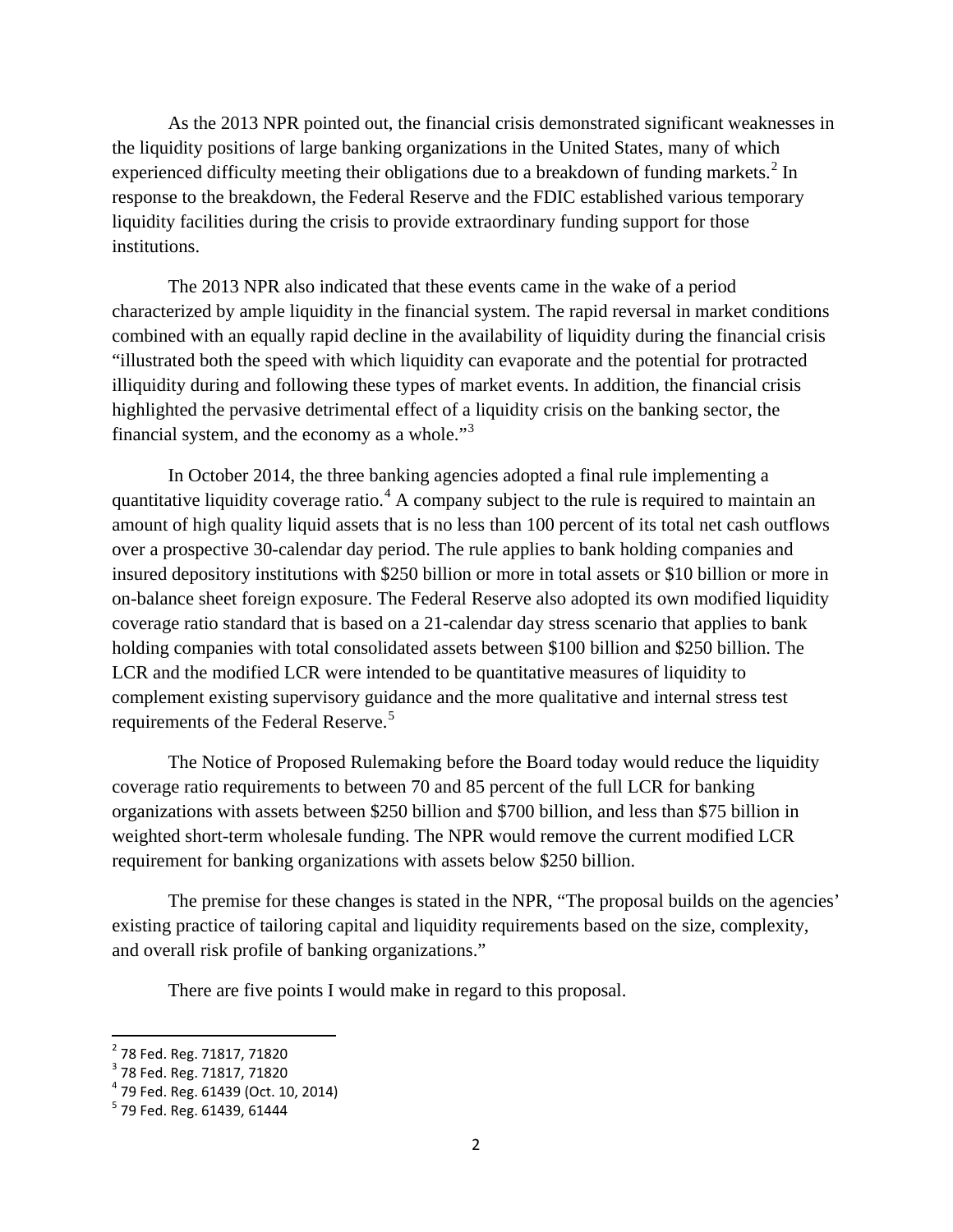First, the liquidity coverage ratio is already tailored to the size, complexity, and risk profile of the covered firms. The tailoring of liquidity requirements in the LCR currently in place was supported by careful analysis, and there have been no changes or developments since 2014 that would warrant a change to the LCR. Importantly, the current rule has yet to be tested through a full economic cycle.

Second, in my view, the current proposal significantly underestimates the liquidity risks posed by banking organizations with assets between \$100 billion and \$700 billion. The institutions in this asset range experienced significant liquidity stress during the financial crisis and had to make use of extraordinary liquidity support from the FDIC and the Federal Reserve, as well as capital support from the U.S. Treasury's Troubled Asset Relief Program. The institutions with assets between \$100 billion and \$700 billion collectively utilized over \$125 billion in liquidity support from the FDIC's Temporary Liquidity Guarantee Program alone.

Third, the risks posed by the failure of banking organizations with assets between \$100 billion and \$700 billion are substantial and, in my view, also underappreciated.

Given the size of these banking organizations, the universe of healthy institutions that might be able to acquire one of them prior to or after failure is limited, particularly during a period of financial stress. If no acquiring institution were available, the FDIC itself would likely have to take over and manage the orderly wind down of the failed institution through the establishment of a bridge bank, or simply liquidate the institution. In that case depositors would be subject to the risk of loss on their uninsured deposits. Most of the institutions in the \$100 billion to \$700 billion asset class have tens of thousands of uninsured depositors. The risk of undermining public confidence and causing significant disruption to the financial system is substantial.

The NPR before us today points to the experience of Washington Mutual, a savings and loan holding company with approximately \$300 billion in assets at the time of its failure during the financial crisis. In September 2008, Washington Mutual's primary regulator determined that the firm had insufficient liquidity to meet its obligations, closed the firm, and appointed the FDIC as the receiver. Washington Mutual was thereafter acquired by another firm at no cost to the Deposit Insurance Fund. The NPR states that the FDIC estimated that it would have cost \$42 billion to liquidate Washington Mutual if there had been no acquirer, a sum that would have depleted the entire balance of the Deposit Insurance Fund at the time. It is worth noting that the most costly failure to the Deposit Insurance Fund during the crisis, and in the FDIC's history, was a \$30 billion thrift institution for which there was no acquirer at the time of failure.

The Washington Mutual experience is pointed to in the NPR to justify retaining a reduced LCR requirement for institutions with assets between \$250 billion to \$700 billion. It seems to me the Washington Mutual case is a more compelling argument for not reducing the current requirement.